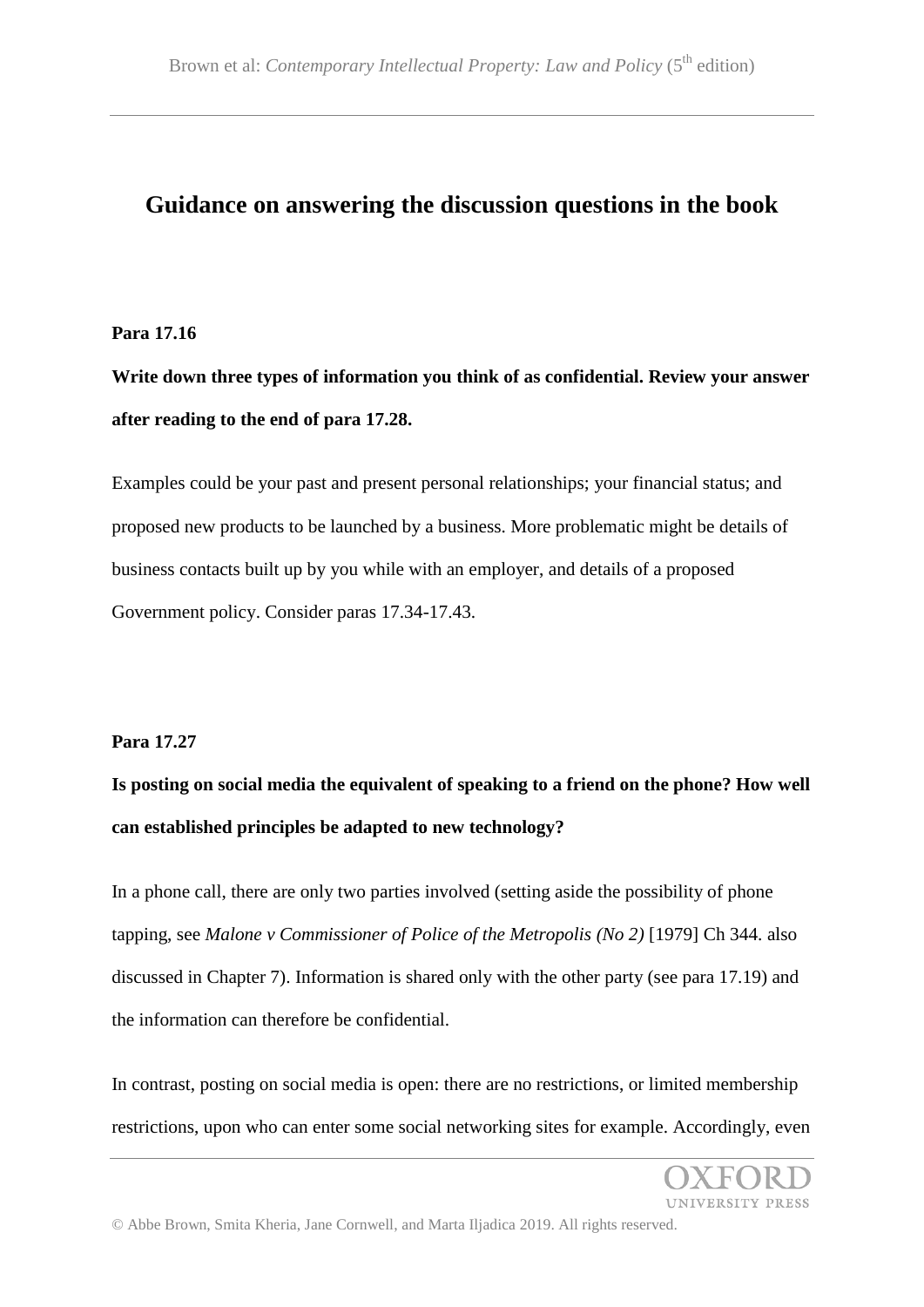if participants are prepared to be frank, and feel as if they are involved in a private conversation, they are not (particularly given that some social networks enable posts to be shared by others than the original poster). It is difficult to argue, therefore, that certain social media posts should be treated as confidential. Do you think this should be the case even if they update their privacy settings? What if they need to do this very regularly and forget or indeed the provider did not make their privacy policy clear in the first place?

If information is shared under clear labels that it is confidential, and if a rigorous security procedure is required to enter the site, then it is likely that this would meet existing requirements for confidentiality. But this will not always be the case. Can you think of new technologies that may pose a challenge to breach of confidence principles (e.g. the internet of things)?

Established principles may also be considered beside community norms on the internet: such norms may require that the information is not to be disclosed outside the web space. This could in time become analogous to the more conventional situations of confidence considered in this chapter. Can you think of examples of online communities where participants adhere to their own rules of behaviour?

#### **Para 17.30**

**Plans for the University of Edingow to take over the University of Glasburgh (which are being met with riots in the street) are posted on a blog clearly described as 'Private to Members of the University of Edingow', but which required no password. Ross, a student at Sydbourne, a separate institution, finds the information and sends it to** 

**IVERSITY PRESS**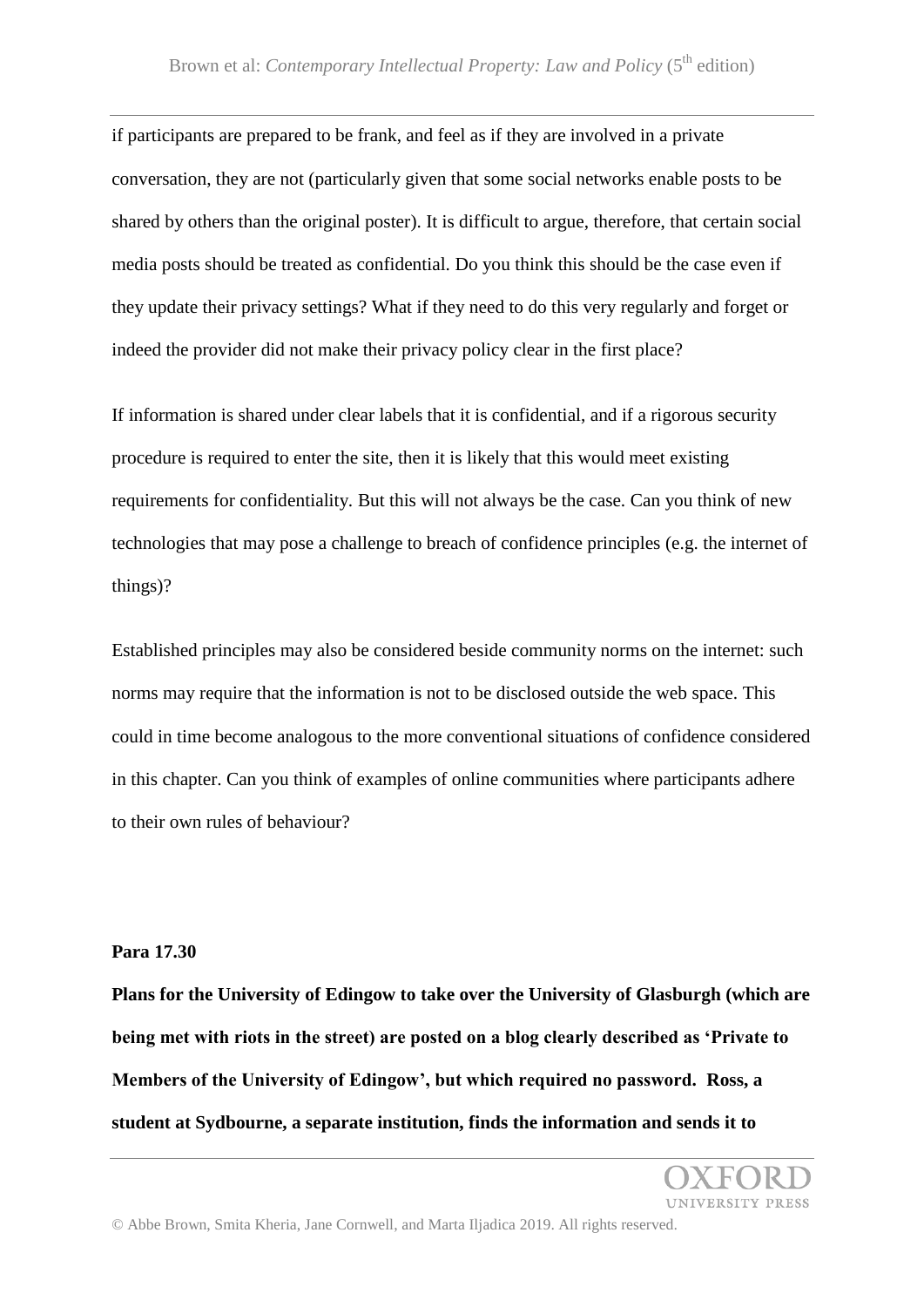# **Hamish at a newspaper. Was Ross under an obligation of confidence? If so how wide was this obligation?**

This builds on the discussion point above at 17.27. Information is readily accessible but is clearly described as private to a group which does not include Ross. This scenario is to some extent analogous with the classic examples of the paper in the dustbin or the laptop found on the bus. On the other hand, the information is freely available on a space on which one might expect to be able to find information available for use. If it could be established that this practice of marking blogs as "private" was a regular and respected one, satisfying the *Coco v Clark* objective test, then Ross may be under an obligation of confidence. Consider paras 17.28-17.29. In the circumstances, the obligation would be not to make any use of the information (see para 17.30).

Note that this analysis assumes that the information on the blog is more detailed than that presently available to the rioting masses. Otherwise, the information could not have the necessary quality of confidence (see paras 17.18-17.19). Looking later in the chapter, a public interest defence may be available to Ross if he does disclose. This would depend upon the likely impact of educational change on the nation's future (see paras 17.59-17.60). Given the facts, it is likely that disclosure to the press would be acceptable (see para 18.60).

#### **Para 17.87**

**Do you think that the breach of confidence (with its human rights modifications) and the accompanying information legislation, result in the UK meeting its obligations under TRIPS and the Paris Convention? Devise a scenario when the UK could be** 

**VERSITY PRESS**